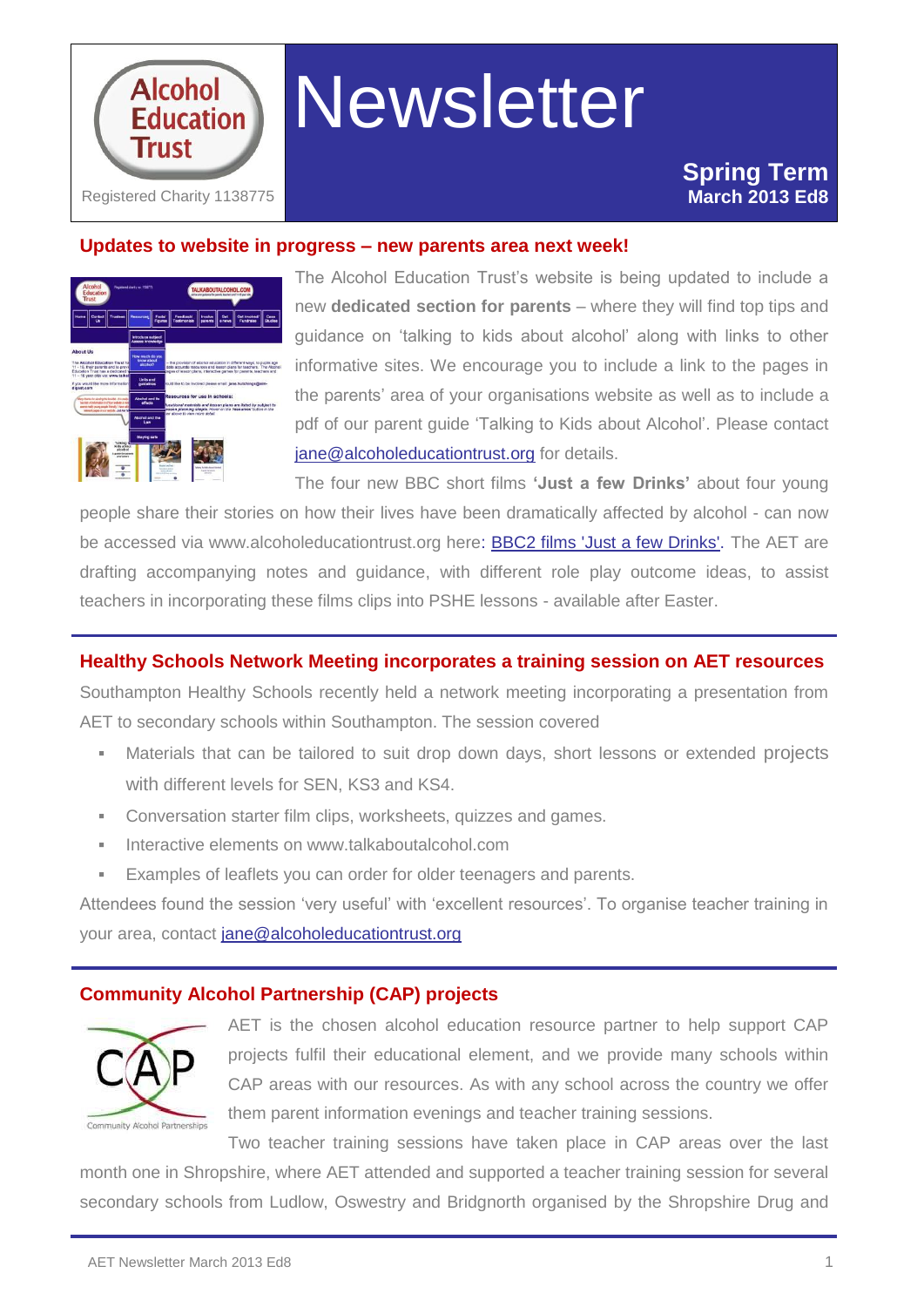Alcohol team. A further teacher training session was successfully held in Hastings organised by the CAP team from the Children's Services Department, who created and delivered their own teacher training session with AET resources.

### **AET resources are regularly requested by students involved in designing projects and presentations to peers on alcohol.**

Two students from Queen Elizabeth's Grammar School in Kent recently approached AET for guidance and resources to support their GCSE coursework project. The pupils kindly gave feedback as to how their presentation was received.



'On Thursday 14<sup>th</sup> February, we completed a year 8 Lesson at our school, Queen Elizabeth's Grammar School, to help the pupils understand what can happen long term and short term if you start to abuse alcohol at an early age. The students undertook numerous activities testing their previous knowledge and their listening skills. Many of the students were shocked by some of the statistics that we gave them relating to alcohol nationally and locally. The students were also put to the test when given a unit calculator and booklets to find out more about what to drink and how much. The students finished the lesson

by looking through the Alcohol and You' booklets to find out anything that they found interesting or shocking. Our most important message was that we were not telling the students they should never drink at all, but we were trying to educate them on staying safe with alcohol. We would like to thank the Alcohol Education Trust for all of their help and support throughout the project'.

#### **Symposium**

#### **Drug Policy in Schools:** *Raising Awareness and Strengthening Early Intervention* **Thursday 18 April 2013, Central London**



In September 2012, the Department for Education and Association of Chief Police Officers published a non-statutory guidance document '*DfE and ACPO drug advice for schools*', which helps to address some of the commonly asked questions raised by school staff. The guidance deals with managing drugs and drug-related incidents within schools and also covers broader behaviour and pastoral support.

This special symposium provides an ideal opportunity for local authorities, head teachers, school nurses and health professionals, the police, key local agencies and school governing bodies to discuss the DfE and ACPO publication and share best practice on how to successfully tackle drug and substance misuse in schools.

Visit the website for further details and registration <http://publicpolicyexchange.co.uk/events/DD18-PPE.php>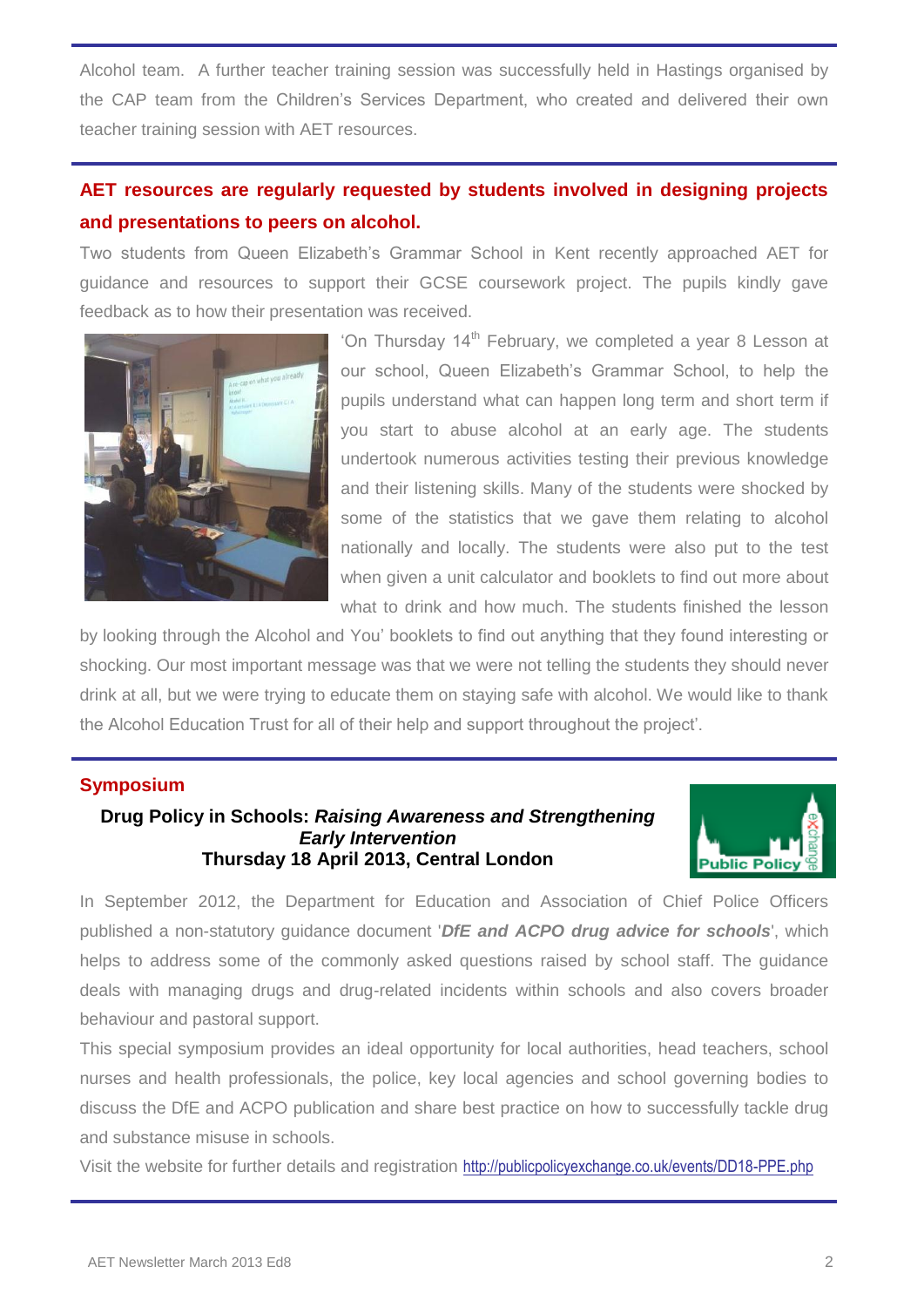#### **Latest Statistics: GLS survey**

Young people's alcohol consumption in England and Wales has shown a continued promising decline – a clear indication that young people's attitudes towards alcohol is changing for the better. Statistics show that the number of 11-15 year old pupils who have tried a full alcoholic drink has dropped from 61% in 2003 to 45% in 2011, while the number of pupils who had drunk alcohol in the last week is now 12%, a decline from 26% in 2001.

In addition, the number of 11-15 year olds that agreed it was "OK to try drinking alcohol to see what it was like" has dropped from 67% to 55% and now just 11% of pupils think it is "OK for someone of their age to get drunk once a week", compared with 20% in 2003. Furthermore, young adult age groups (16-24) are more likely to drink within the government guidelines than the middle aged and are binge drinking less than their age group five or ten years ago.

#### **Department of Health's 'Framework for Sexual Health Improvement'**

On Monday, the Department for Health published the [government's strategy for improving sexual](blocked::http://htmlemail.ncb.org.uk/link.aspx?linkclick=685&linkid=1&campaignid=4599)  [health](blocked::http://htmlemail.ncb.org.uk/link.aspx?linkclick=685&linkid=1&campaignid=4599) and its focus on preventative measures, such as good quality sex and relationships education (SRE).

As we are aware, alcohol education forms an important part of SRE surrounding the issues of consent and vulnerability. One of our four BBC 2 Film Clips from 'Just a Few Drinks' is useful for alcohol and sexual vulnerability - view Emily's story here: **[BBC2 Just a few Drinks -](http://www.bbc.co.uk/programmes/p015dnr9) Emily's story** The Sex Education Forum has produced a range of guidance for teachers, local authorities and parents available at: [www.sexeducationforum.org.uk.](blocked::http://htmlemail.ncb.org.uk/link.aspx?linkclick=685&linkid=2&campaignid=4599) Examples of good practice in local authorities including Croydon, Barnsley and Shropshire are available at [www.sexeducationforum.org.uk/practice/sex-relationships-education.aspx.](blocked::http://htmlemail.ncb.org.uk/link.aspx?linkclick=685&linkid=3&campaignid=4599)



**INSTITUTE OF HEALTH PROMOTION AND EDUCATION** 

## **The Institute of Health Promotion and Education (IHPE) responds to The National Curriculum 2014**

The Institute of Health Promotion and Education (IHPE) welcomes the new Curriculum for Schools in England 2014 published  $7<sup>th</sup>$  February by the Department for Education for public consultation. <https://www.education.gov.uk/schools/teachingandlearning/curriculum/nationalcurriculum2014/>

The new school curriculum requires that every state funded school must offer a curriculum which is 'balanced and broadly-based and which promotes the spiritual, moral, cultural, mental and physical development of pupils at the school and of society, and prepares pupils at the school for the opportunities, responsibilities and experiences of adult life'. Besides the statutory National Curriculum which schools must follow, 'all schools must 'teach sex education to pupils in secondary education', and 'should make provision for personal, social, health and economic education (PSHE), drawing on good practice'. The guidance for PSHE which follows a review commenced in 2011 will be published shortly.

The programme of study for Science across Key Stages 1-3 has much to commend it as it includes